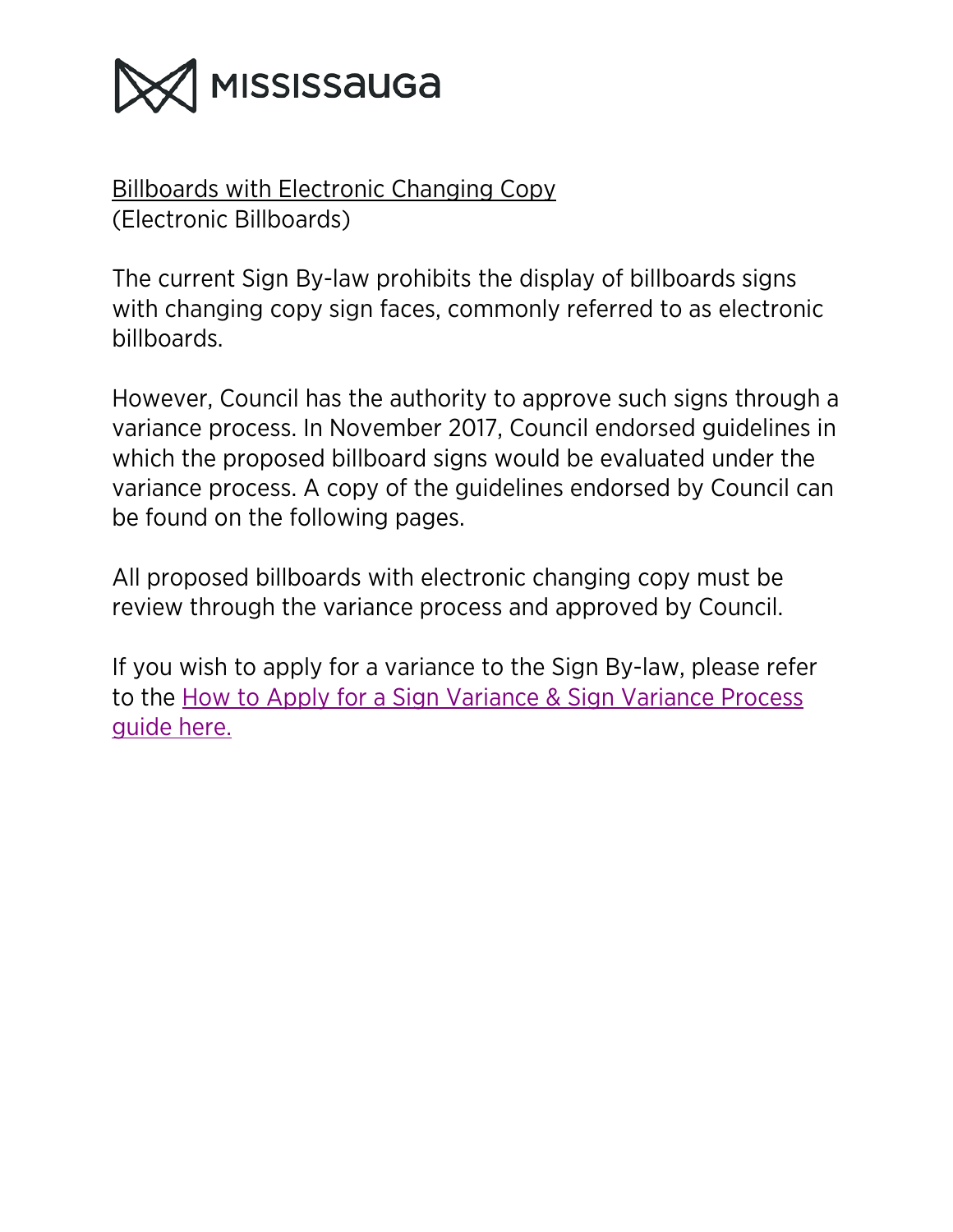# **GUIDELINES FOR THE REVIEW OF SIGN VARIANCE APPLICATIONS FOR BILLBOARD SIGNS WITH ELECTRONIC CHANGING COPY**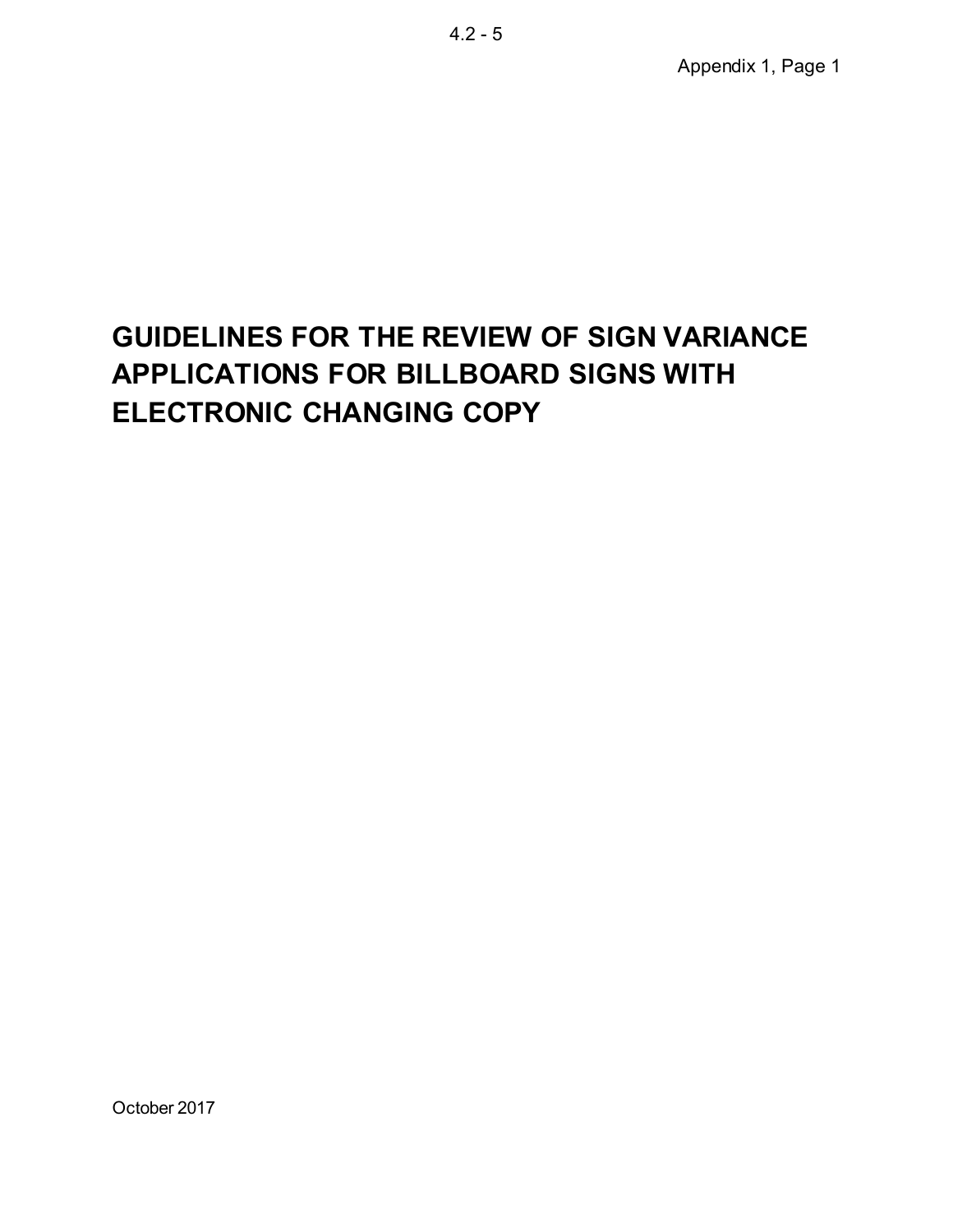#### **Table of Contents**

#### **1. Introduction**

**2. Purpose of the document** 

## **3. Guidelines for the Review of Sign Variance Applications for Billboard Signs with Electronic Changing Copy**

- 3.1. Waiver
- 3.2. Location
- 3.3. Urban Design Impact Assessment
- 3.4. Sign By-Law 54-01
- 3.5. Separation Distances, Heights, Setbacks, Maximum Sign Area
- 3.6. Location of billboard signs with electronic changing copy relative to traffic control devices and important driver decision points
- 3.7. Minimum Message Display Duration
- 3.8. Transition between successive displays
- 3.9. Message Sequencing
- 3.10. Amount of Information displayed
- 3.11. Sign Animation
- 3.12. Sign Brightness and Luminance

#### **4. Definitions**

#### **5. References**

#### **6. Appendices**

Appendix A: Table 4: Billboards, Sign By-Law 54-02

Appendix B: Sections 5(1), (2), (3), (4), (6) of Sign By-Law 54-02

Appendix C: Terms of Reference for Urban Design Impact Assessment of Billboard Signs with Electronic Changing Copy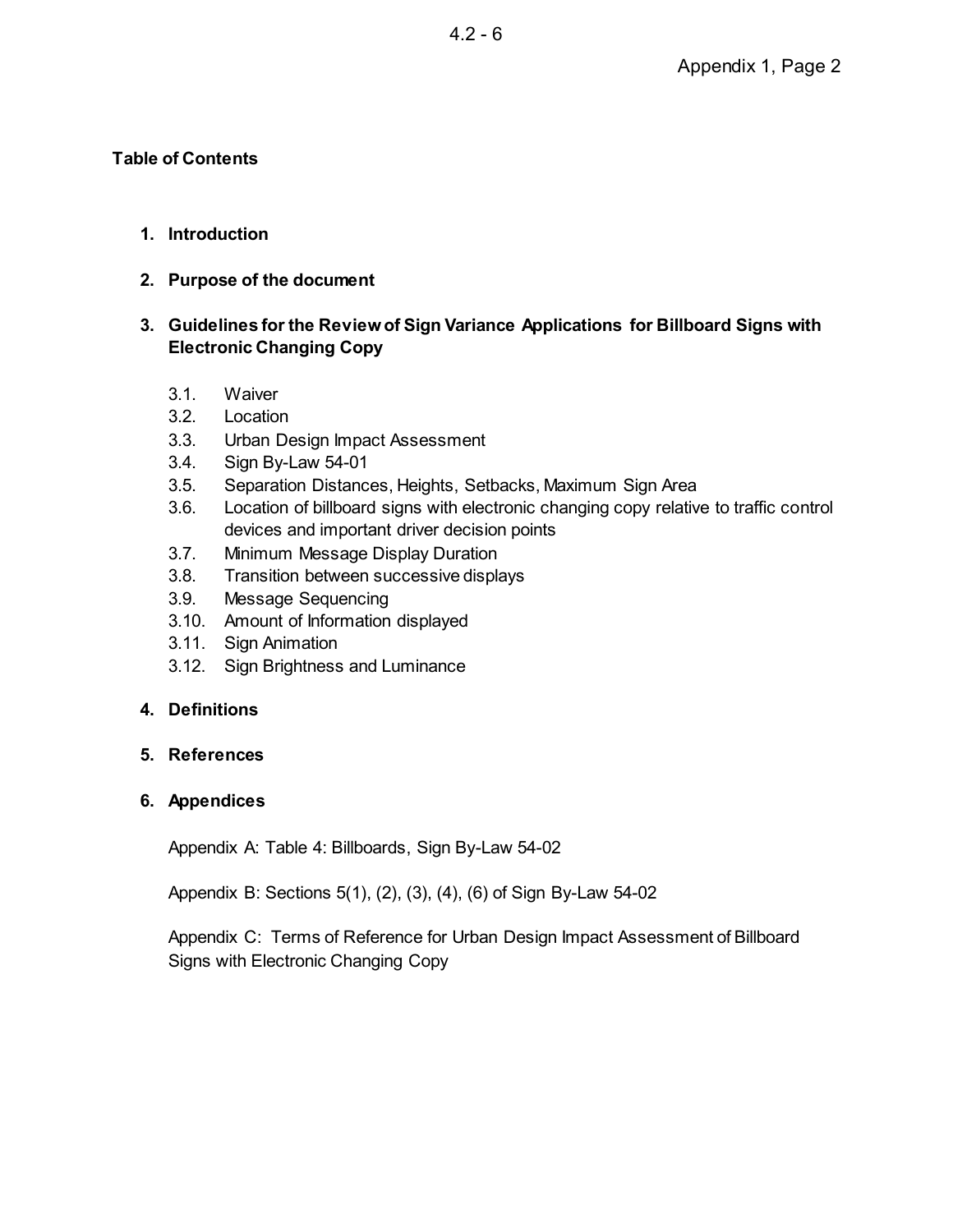# **Guidelines for the Review of Sign Variance Applications for Billboard Signs with Electronic Changing Copy**

## **1. Introduction**

A billboard sign with electronic changing copy is a billboard sign that is constructed so that the message or copy can be changed by electronic means. The hardware that displays the sign copy or content is operated by software located on-site or from a remote operations centre located off-site. The content or creative copy displayed on a billboard sign with electronic changing copy is fully changeable. It can be displayed in a static manner as a sequence of individual slides displayed for a fixed interval as in a slide show. The brightness of the sign copy can be set within specific limits and can be adjusted based on the time of day or night as well as ambient light conditions such as a cloudy day or bright sunlight.

The City of Mississauga Sign By-Law 0054-2002 regulates the types of signs permitted in the City. The Sign By-Law makes no provision for billboard signs with electronic changing copy (also referred to as electronic billboard signs) and presently, the City has no set criteria by which to evaluate sign variance applications for these types of signs.

## **2. Purpose of the Document**

The purpose of this document is to establish a set of criteria by which sign variance applications for billboard signs with electronic changing copy will be evaluated. Municipalities generally establish controls to mitigate the impacts of electronic billboard signs on traffic safety, sensitive land uses and on the visual image of the communities in which they are located. Such controls may include the following:

- · Identify specific locations and land uses in which billboard signs with electronic changing copy will be considered
- · Control views of electronic bill boards from sensitive land uses such as residential zones
- · Assess the impact of electronic billboard signs on views, the character and quality of the public realm
- · Minimum separation distance between billboard signs with electronic changing copy and sensitive land uses such as residences, open spaces and institutional uses
- · Maximum number of billboards with electronic changing copy per site
- · Longitudinal spacing between billboard signs with electronic changing copy
- · Location of billboards signs with electronic changing copy, relative to traffic control devices and important driver decision points such as intersections
- · Maximum height of a billboard sign with electronic changing copy, above grade
- Maximum area of a billboard sign with electronic changing copy
- Minimum duration of message display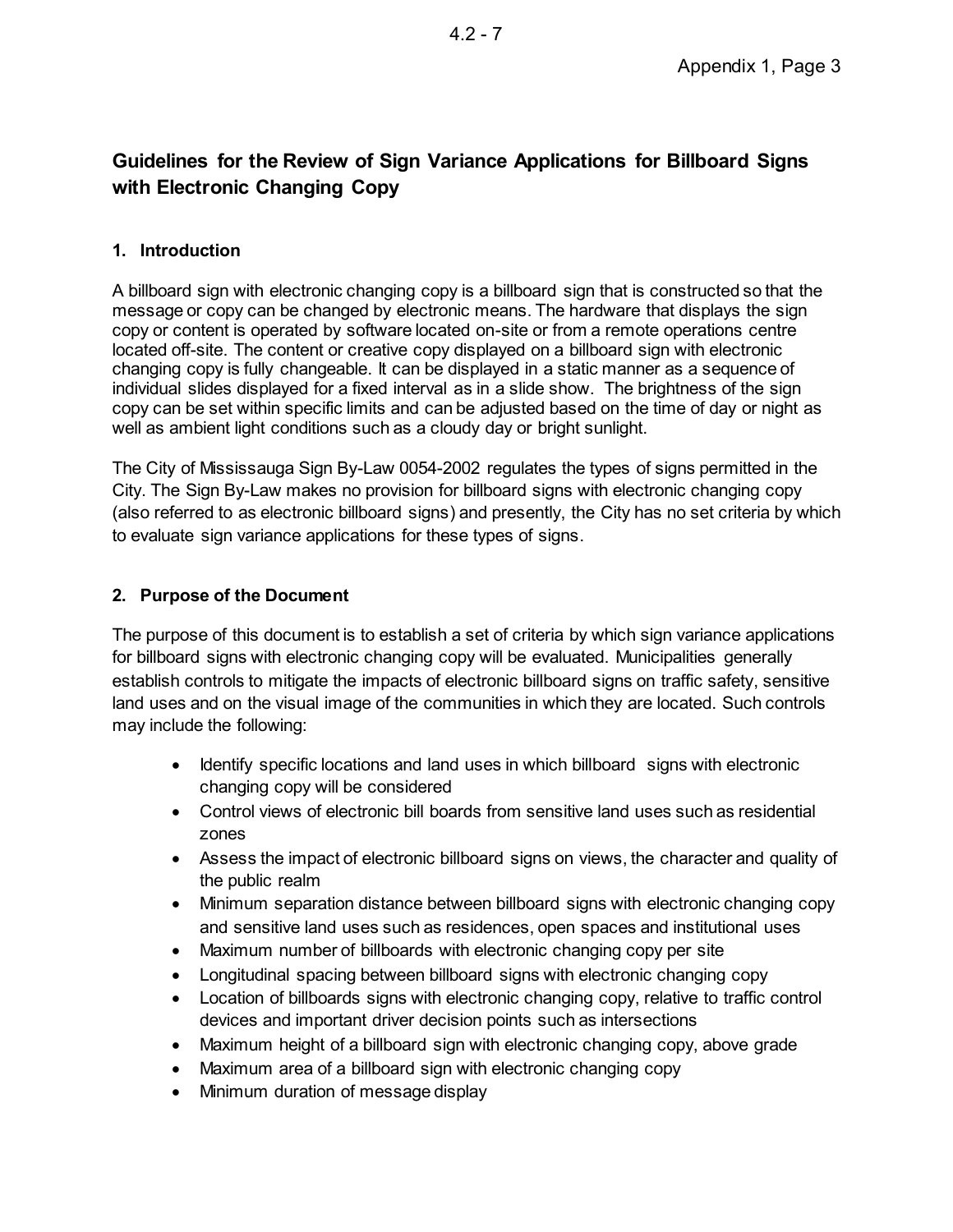- Transition between successive message displays
- · Message Sequencing
- · Amount of information displayed
- Sign Brightness and Luminance
- · Duration of illumination/ Setting times when electronic billboard signs should be turned off
- Sign Animation/motion
- · Requirement for Traffic Safety Review Study

## **3. Guidelines for the Review of Sign Variance Applications for Billboard Signs with Electronic Changing Copy**

Sign Variance Applications for Billboard Signs with Electronic Changing Copy shall be reviewed with regard to their impact on the **character** and traffic safety of the surrounding and planned context in which they are proposed.

The following guidelines and requirements will be applied in the review of Sign Variance Applications for Billboard Signs with Electronic Changing Copy:

## **3.1. Waiver**

The owner of the property upon which a billboard sign with electronic changing copy is installed shall execute a waiver form releasing the City and Road Authority from liability and shall further indemnify the City and Road Authority against any claim, action or process for damage and/or injury that arises as a result of the installation or existence of the billboard sign. The City of Mississauga will provide the required wording for the waiver.

## **3.2. Location**

Billboard Signs with Electronic Changing Copy shall only be considered wherever billboard signs are permitted in accordance with Sign By-Law 54-02 (See Table 4, Page 19 of Sign By-Law 54-02) and in the following areas of the City:

- · Public Squares in the Downtown Core
- Public Squares within the Cooksville 4 Corners
- Public Squares within Major Nodes
- · Specific areas of the City, deemed by the City to be locations in which electronic bill board signs are seen as key elements that contribute to the character and vibrancy of the area

## **3.3. Urban Design Impact Assessment**

Each Sign Variance Application package for a billboard sign with electronic changing copy shall include an urban design impact assessment of the proposed sign on the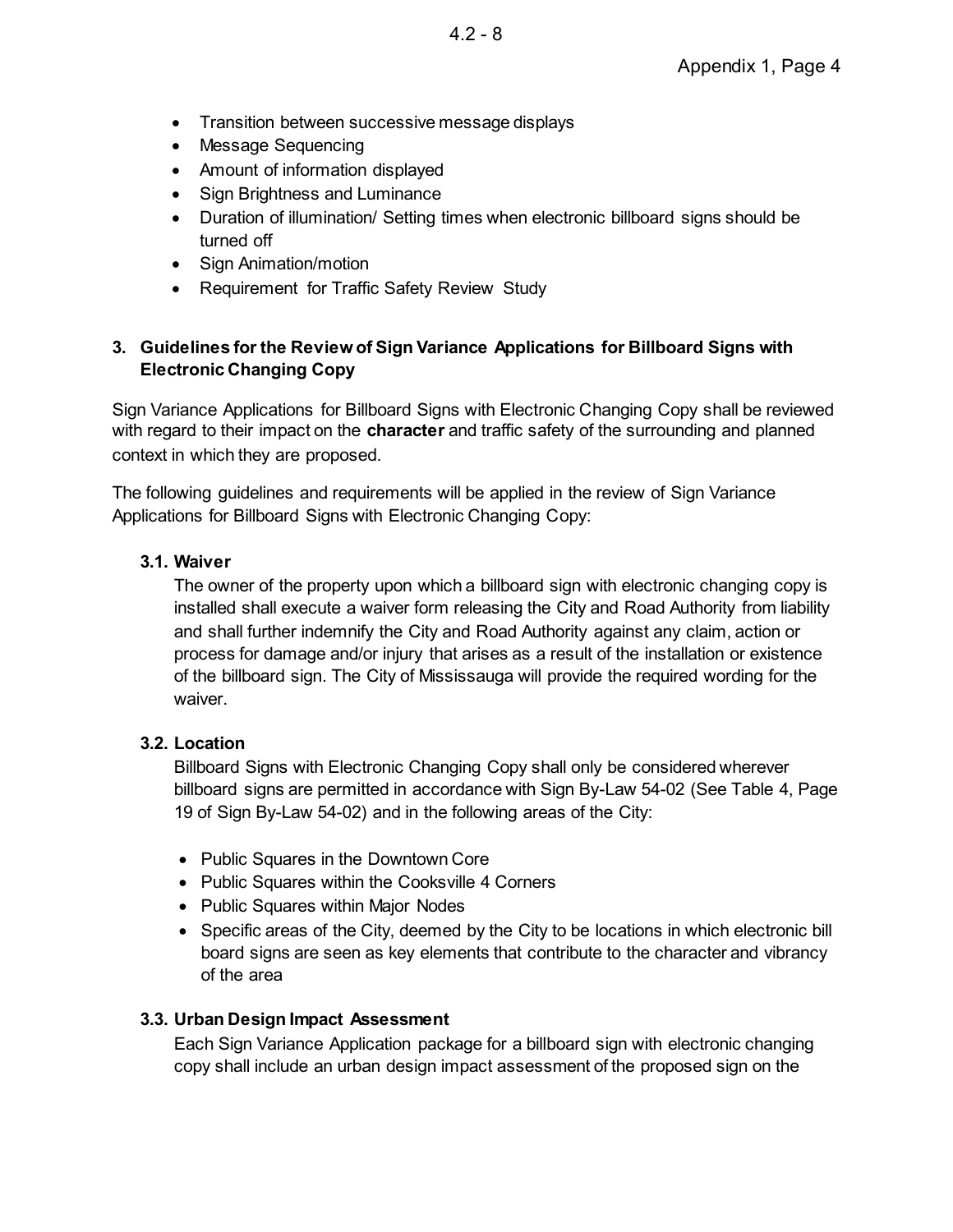views, visual quality and character of the existing and planned surrounding context. (See Appendix C for Terms of Reference)

## **3.4. Sign By-Law 54-01**

The provisions of Sign By-Law 54-02 with regard to Billboards and as shown on Table 4, Page 20 of Sign By-Law 54-02, shall also apply to Billboard Signs with Electronic Changing Copy except where otherwise stated (See Appendix A).

## **3.5. Separation Distances, Heights, Setbacks, Maximum Sign Area**

Billboard Signs with Electronic Changing Copy shall be positioned relative to one another such that not more than one electronic billboard display shall be visible to an approaching driver at the same time.

Except for 2(a), 2(b) the provisions of Sign By-Law 54-02, Section 20, shall also apply to billboard signs with electronic changing copy.

No part of a billboard sign with electronic changing copy shall:

- Exceed  $7.62$  m in height;  $(240-07)$
- · Be located closer than 7.5 m to the street line; (240-07)
- · Be multi-faced
- The maximum sign area of a **billboard** shall be 20  $m^2$  per sign face.(240-07)

Notwithstanding the provisions of Sign By-Law 54-02, Section 20, 2(a) and 2(b), no part of a billboard sign with electronic changing copy shall be:

- Located closer than 250 m from another billboard sign on the same side of the street, but this does not apply to billboard signs on opposite sides of grade separated railway crossings
- · Located closer than 250 m measured in a straight line from a residential zone

## **3.6. Location of billboard signs with electronic changing copy, relative to traffic control devices and important driver decision points**

- Where the posted speed limit on a road is less than 80 km/hour, a billboard sign with electronic changing copy shall not be erected within 120 m of a **major traffic sign** or **driver decision point**
- · Where the posted speed on a road is 80km/hour or greater, an electronic billboard sign with changing copy shall not be erected within 250 m (820.21 ft.) of a **major traffic sign** and 500 m (1,640.42 ft.) of a **driver decision point**

**Driver decision points** include, intersections, on ramps, off ramps, interchanges, merge areas, right/left turn lanes and close to traffic signals, toll plazas, pedestrian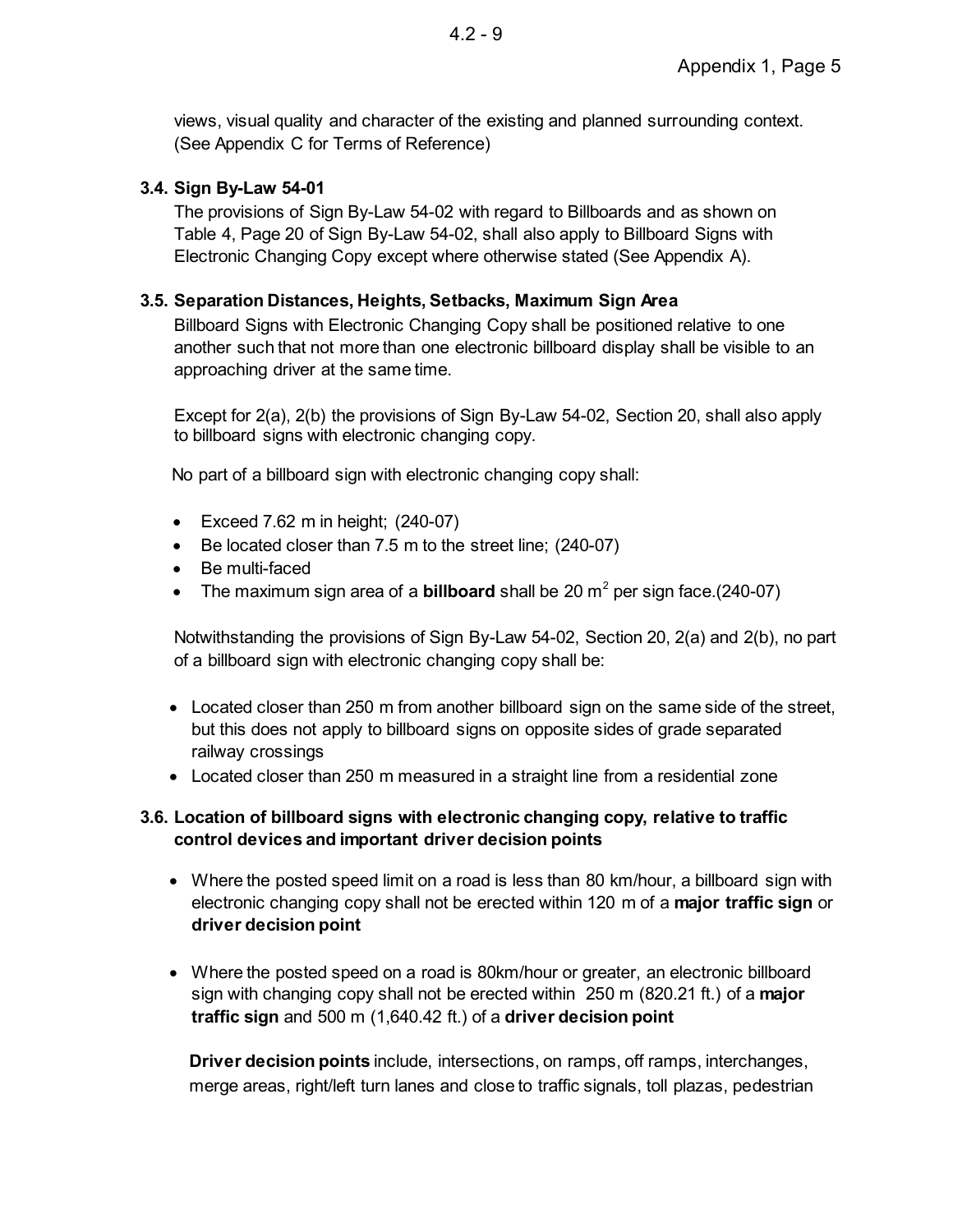crossings, rail crossings, work zones, where the cognitive demands on drivers are greatest.

## **3.7. Minimum Message Display Duration**

Generally, bright lights and visual change, both of which are associated with **electronic billboards**, can draw the eye to a stimulus that is brighter than its surroundings. Bright lights and visual change can also draw the eye to a stimulus that exhibits movement or apparent movement. In addition, the Zeigarnik Effect suggests that drivers will focus longer on a display in which the message changes, in an effort to "complete" the viewing experience. To minimize these potentially distracting effects, the minimum display duration on an electronic billboard sign, should be set to reduce the possibility that the approaching driver will be able to see more than one display.

• The minimum display duration of a billboard sign with electronic changing copy shall be 10 seconds

## **3.8. Transition between successive displays**

The transition between successive displays on a billboard sign with electronic changing copy shall appear seamless and imperceptible to approaching drivers.

- · The maximum interval between successive displays on a **billboard sign with electronic changing copy** shall be 0.1 second.
- · There shall be no visual effects or **animation** of any kind, including, but not limited to, **fading**, **dissolving**, **blinking** or the illusion of such effects, during the message transition or interval between successive displays.

# **3.9. Message Sequencing**

When a single message or advertisement is divided into segments and presented over two or more successive display phases on a single electronic billboard or across two or more billboards, it is described as **Message Sequencing**. This objective of this type of advertising is to capture and hold the viewer's attention throughout the time or distance required to complete the message.

· **Billboard Signs** with **Electronic Changing Copy** shall not use **message sequencing** or **text scrollin**g of any kind, over successive display phases on a single billboard or across multiple billboards

# **3.10. Amount of Information displayed**

It takes approximately one second for a road user to read one word. The number of words displayed on a billboard sign with electronic changing copy shall not be greater than the number of seconds required for the duration of the message display. The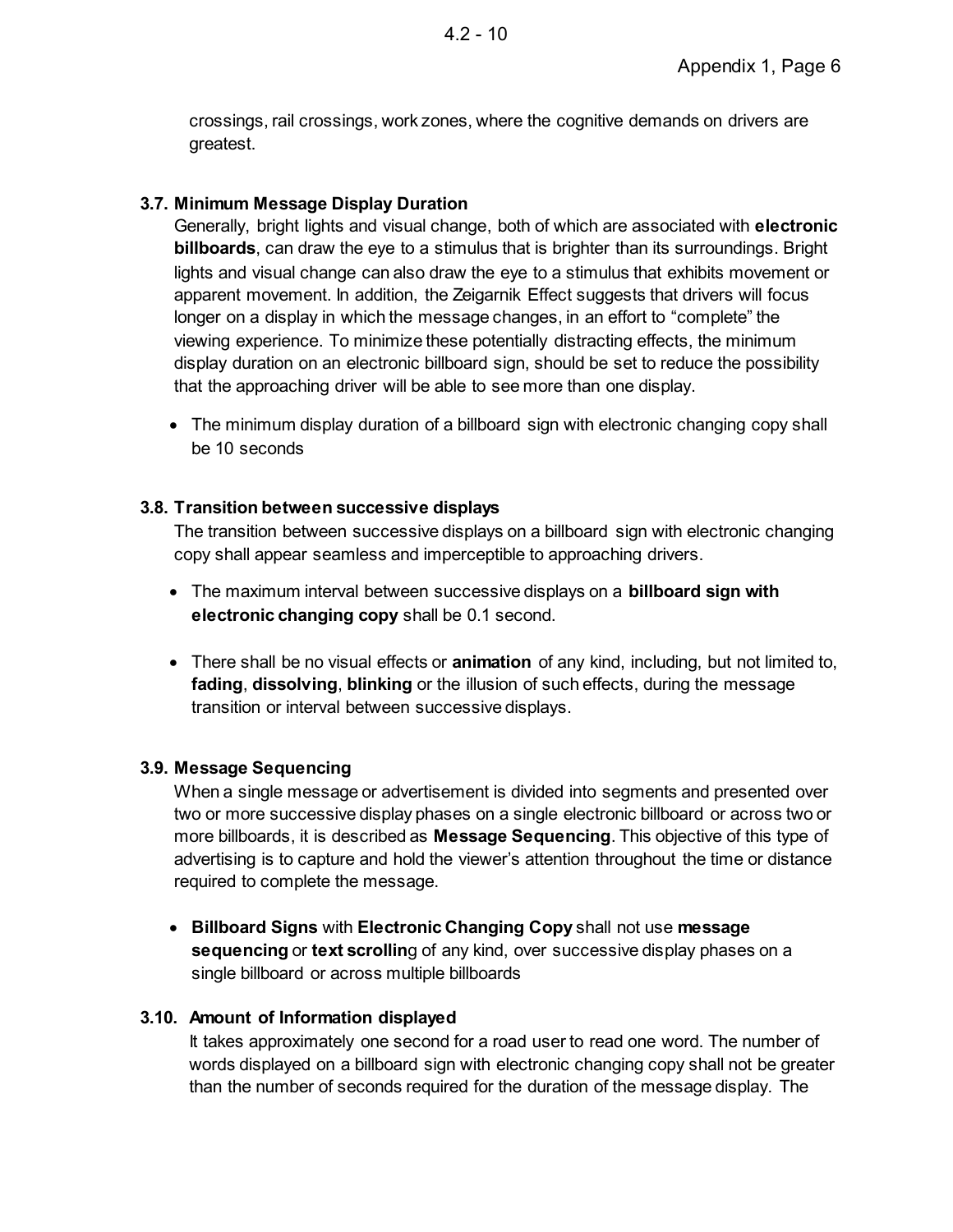height of each character on the message display shall be sufficient to ensure that the message is clearly legible over the entire viewing distance.

· Interactive billboard messages that permit, support or encourage interactive communication with drivers in real time shall not be permitted. These include **billboard signs with electronic changing copy** that respond to text messages, phone calls or e-mails from passing drivers or that request immediate response by text, phone, e-mail etc.

## **3.11. Sign Animation**

**Animation** refers to any motion in the advertisement, including video, special effects within a single **frame** and transition, movement and rotation between successive **frames**.

· There shall be no **animation**, flashing movement or appearance of movement on a billboard with electronic changing copy, except where the billboard sign with electronic change copy is not visible from any vehicular road way.

# **3.12. Sign Brightness and Luminance**

**Brightness** is the perceived intensity of a source of light. It is the appearance of light to the viewer. **Luminance** is the amount of light leaving a surface in a particular direction or, the amount of light that is deflected off a surface. Sign Brightness is a function of sign luminance, the background against which the sign is viewed, the driver's age, level of adaptation of the eyes, and atmospheric conditions such as fog. Brightness can be measured as luminance, in candelas per square m (cd/m<sup>2</sup>) or illuminance in foot-candles (fc). Luminance is the amount of light that is emitted from a surface, while illuminance is the amount of light falling upon a surface. The human eye is drawn to the brightest objects in a field of view and this is generally referred to as the "moth effect". A brightly illuminated electronic billboard sign could draw a driver's attention away from the road, other vehicles and traffic devices. This is of particular concern at night time, dusk or dawn and during periods of inclement weather.

The maximum luminance level for a billboard sign with electronic changing copy shall be:

- 5000cd/m<sup>2</sup> from sunrise to sunset (One Nit = One Candela per m<sup>2</sup> (cd/m<sup>2</sup>)
- 300cd/m<sup>2</sup> from sunset to sunrise (One Nit = One Candela per m<sup>2</sup> (cd/m<sup>2</sup>)
- The maximum illumination level for a billboard sign with electronic change copy shall be 0.3 lux above ambient light levels (One Lux = 0.093 foot-candles (fc)
- · All billboard signs with electronic changing copy shall be equipped with ambient light sensors and automatic dimmers that control the light output relative to ambient conditions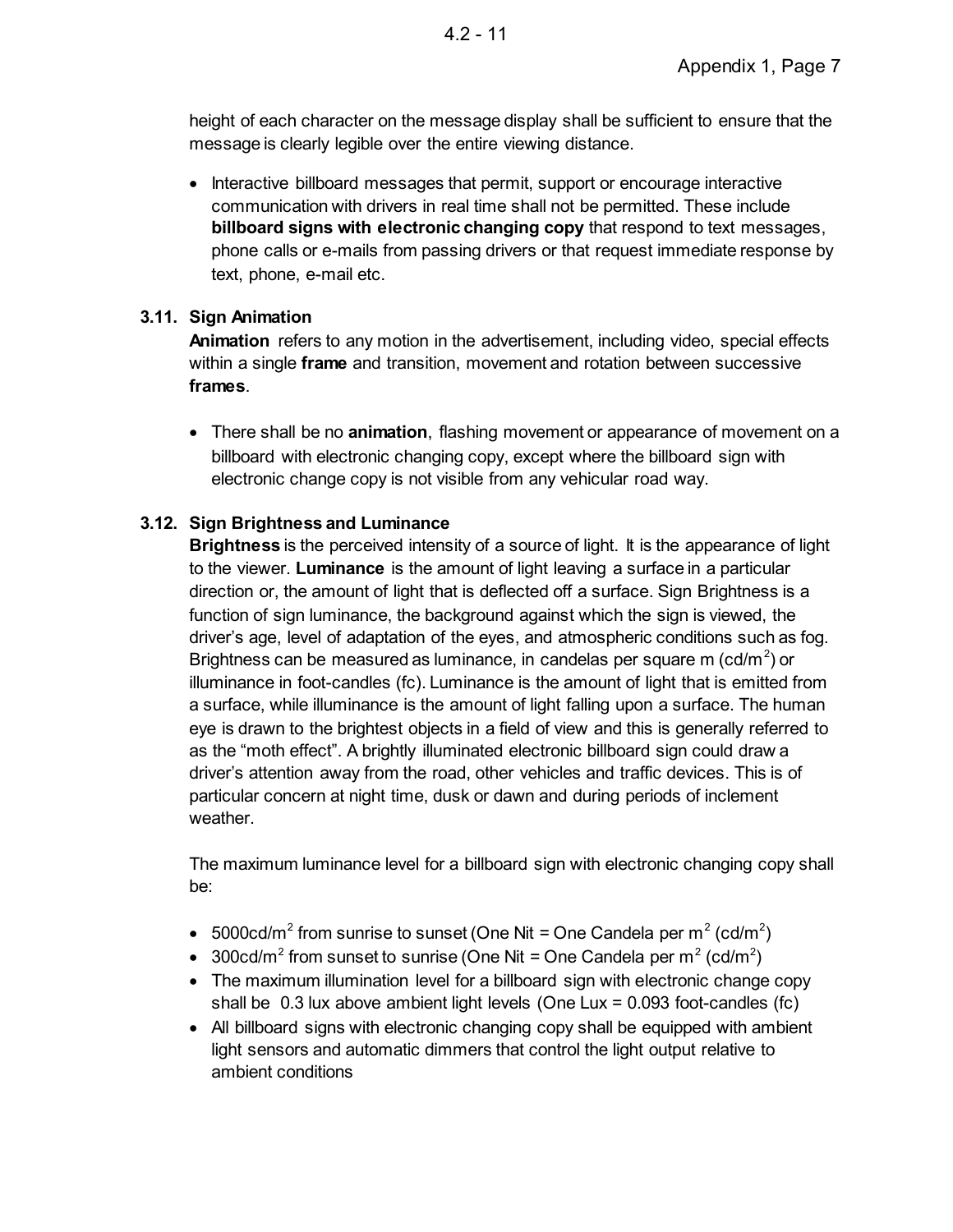· Electronic billboards signs shall be illuminated between the hours of 5:00 a.m. and 12 mid-night only each day.

To measure **illumination**, the International Sign Association (2011) has provided the following equation to determine the distance away from the billboard sign, at which the measurement shall be taken:

• Measurement Distance = Square Root of (Sign Area  $(m^2)$  x 100)

## **4. Definitions**

#### **Animated Sign**

A sign that uses motion, the illusion of motion, light changes or colour changes achieved through mechanical, electrical or electronic means

#### **Billboard Sign**

"Billboard Sign" means an outdoor sign that advertises goods, products, or services that are not sold or offered on the property where the sign is located, and is either single faced or double faced.

#### **Brightness**

The visual sensation experienced by an observer. It is affected by the luminance of the sign, size of the sign, contrast, the viewing position and individual characteristics of the observer

#### **Character**

The aggregate of the features including the attributes of the physical, natural and social dimensions of a particular area or neighbourhood

#### **Compatible**

That which enhances an established community and coexists with existing development without unacceptable adverse impact on the surrounding area

#### **Context**

An area that is within a 250 m (820.21 ft.) radius of the centre point of the location of the proposed billboard sign with electronic changing copy

## **Copy**

The graphic content and message of a sign surface

## **Double-Faced Sign**

A sign having two (2) sign faces of equal area and proportions which are located exactly opposite each other on the sign structure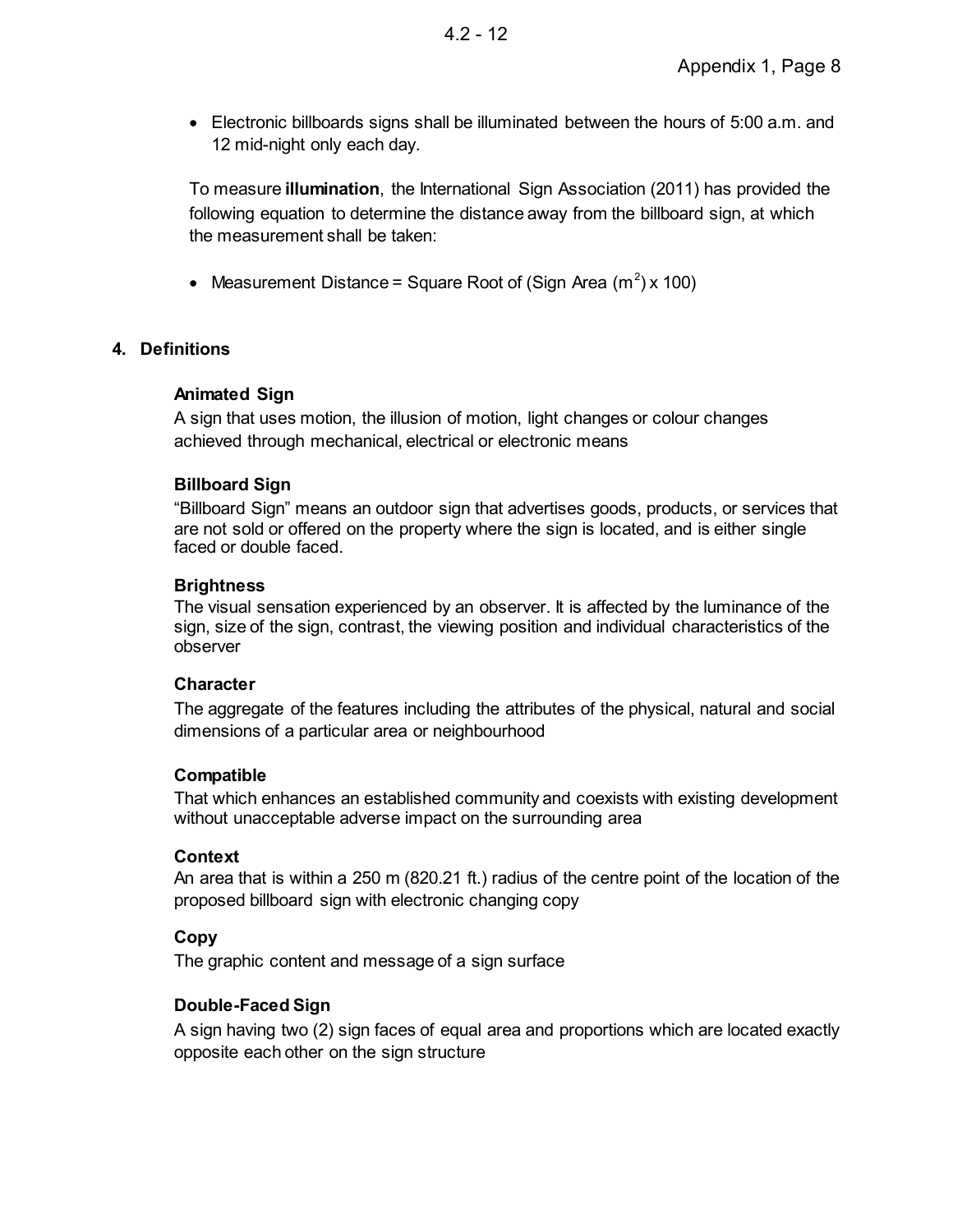## **Driver Decision Points**

Crucial areas where a driver's attention must not be distracted from the task of safely navigating the roadway, including but not limited to intersections, pedestrian crossings, rail crossings, on/off ramps, toll plazas, work zones, traffic lights, traffic signs, traffic signals and other traffic control devices etc.

## **Electronic Changing Copy Sign**

A sign constructed so that the message or copy can be changed by electronic means

#### **Enhance**

To complement and assist in furthering the aesthetic and intrinsic value of a neighbourhood, site or structure

#### **Frame**

A complete static display screen on a billboard sign with electronic changing copy

## **Glance Duration**

The length of time for which a driver looks at a sign

## **Glance Frequency**

The number of glances made by a driver at a sign

## **Height**

The vertical distance measured from the average elevation of the finished grade immediately below a sign to the highest point of the sign and includes any support structure

## **Illuminance**

The amount of light falling upon a surface

## **Landmark**

A building, object or feature of a landscape, neighbourhood or the City that is easily seen and recognized from a distance, especially one that enables people to establish their location

#### **Luminance**

The amount of light that is emitted by or reflected from the surface of a sign

## **Lux**

The metric unit of measure for illuminance One Lux = 0.093 foot-candles

## **Major Traffic Signs**

All regulatory traffic signs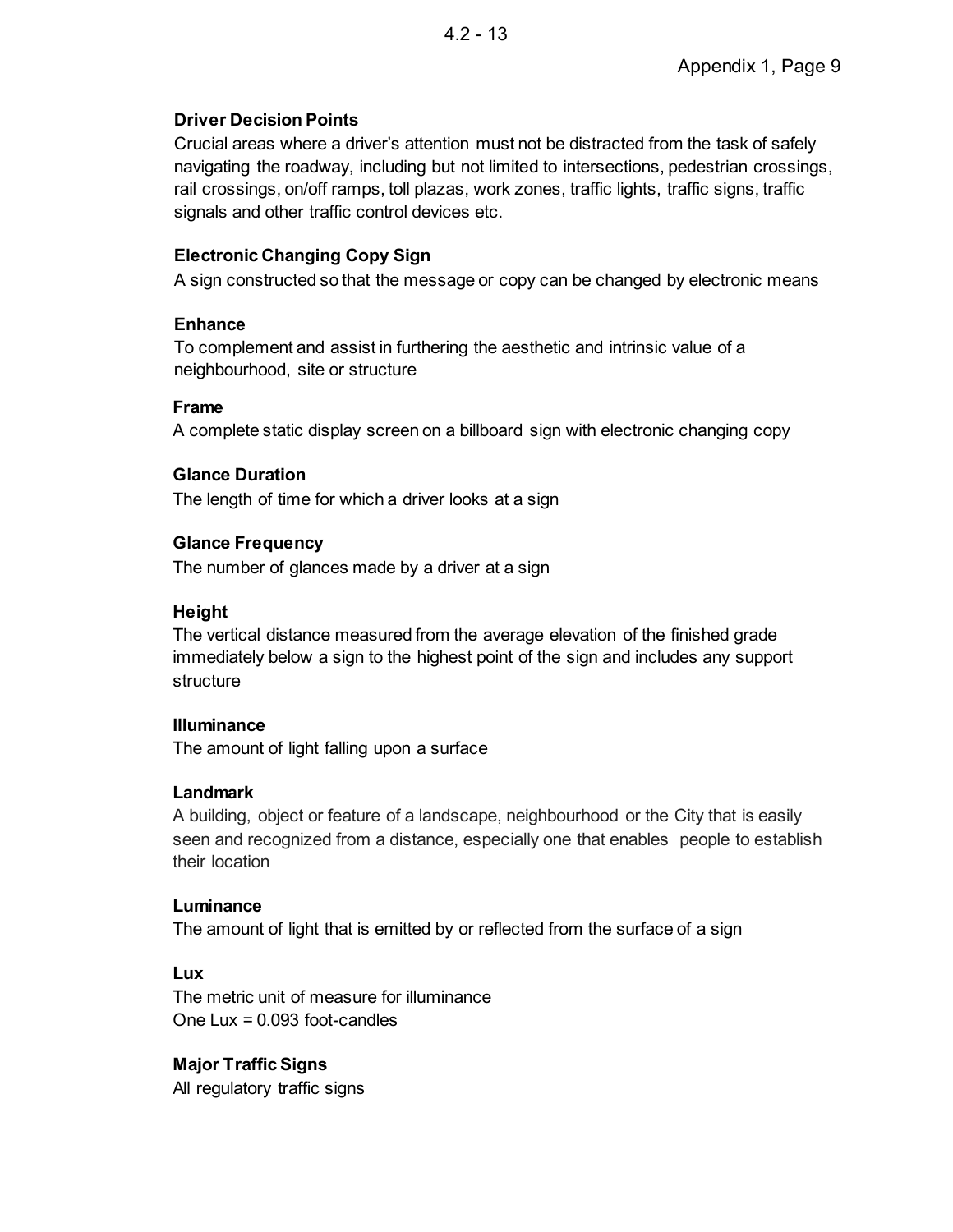Regulatory traffic signs give directives that must be obeyed

#### **Message Duration**

The length of time that a static image or message is displayed on a digital sign face

#### **Message Sequencing**

The use of a sequence of displays and messages as part of a single advertisement

#### **Multi-Faced Sign**

A ground sign having more than two (2) sign faces up to a maximum of four (4) faces, each face being of equal area and proportion to the other

#### **Sign**

Any surface, structure and other component parts, which are used or capable of being used as a visual medium to attract attention to a specific subject matter for identification, information or advertising purposes and includes an advertising device or notice

#### **Sign Area**

The entire area of a sign face

#### **Sign Face**

The entire area of the surface of a sign including the border or frame together with any material forming an integral part of the background of the display or used to differentiate the sign from the backdrop or building against which it is erected

#### **Streetscape**

The character of the street, including the street right-of-way, adjacent properties between the street right-of-way and building faces. Thus, the creation of a *streetscape*  is achieved by the development of both public and private lands and may include planting, furniture, paving, etc.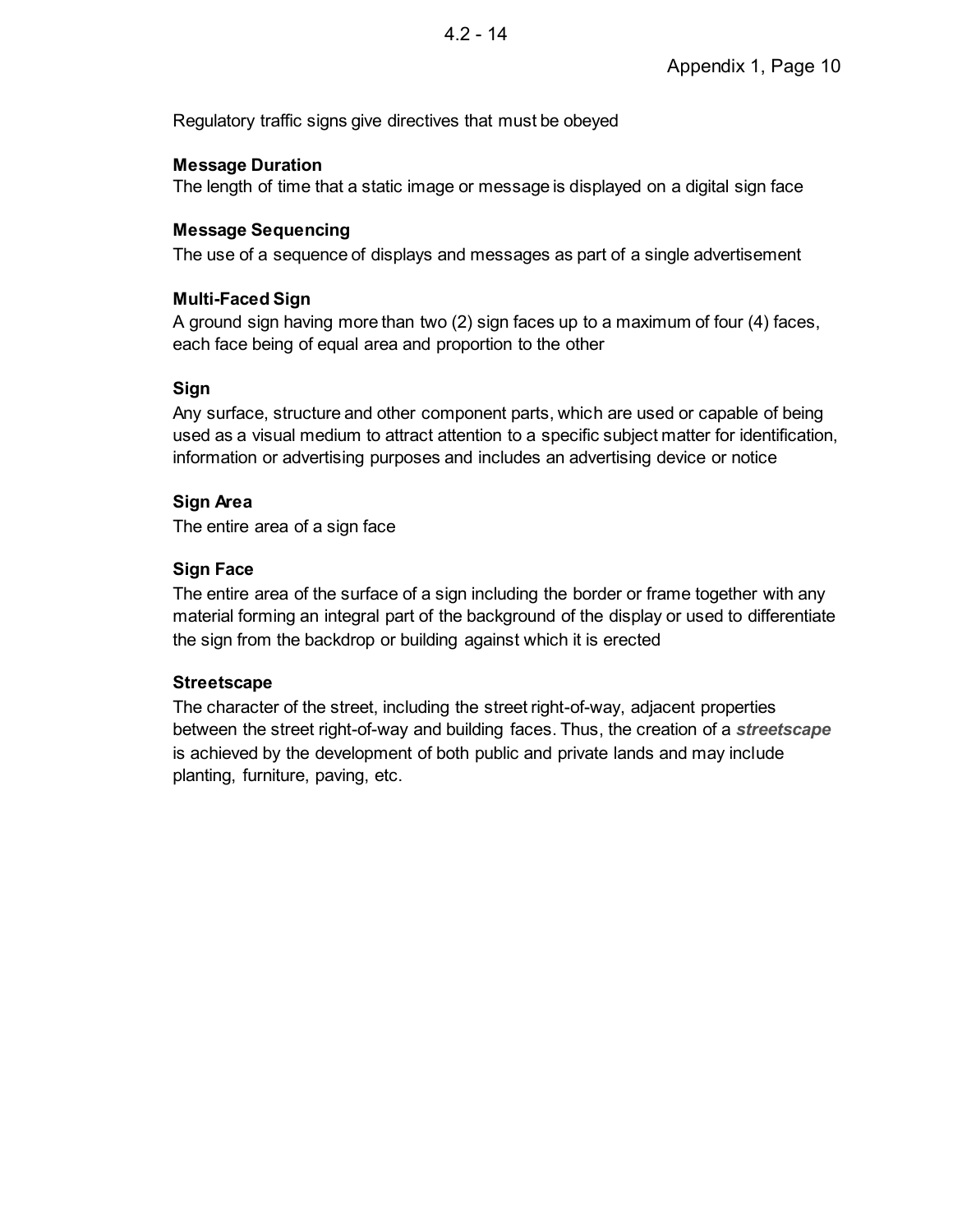## **5. References**

**http://www.mississauga.ca/file/COM/signcorrection2009.pdf**

**By-Law 15892 Text amendments to Edmonton Zoning By-Law for Outdoor Signs** 

**Transportation Association of Canada: Digital and Projected Advertising Displays: Regulatory and Road Safety Assessment Guidelines, March 2015** 

**https://www.nanaimo.ca/assets/Departments/Current~Planning/LED~Sign~Review/2009S ep30MOTIInformationPaper.pdf**

**British Columbia Ministry of Transportation Information Paper: Electronic Billboards, September 30, 2009** 

**Planning and Design Review of Illuminated & Electronic Signs by Martin Rendl Associates, July 2013** 

**Safety Impacts and Regulations of Electronic Static Road Side Advertising Signs Technical Memorandum #1 Current Research Literature Review by CIMA for the City of Toronto** 

**Roadside Advertising Guide, Edition 1.2, 2 August 2013, Queensland Government**  http://creativecommons.org/licenses/by/3.0/au/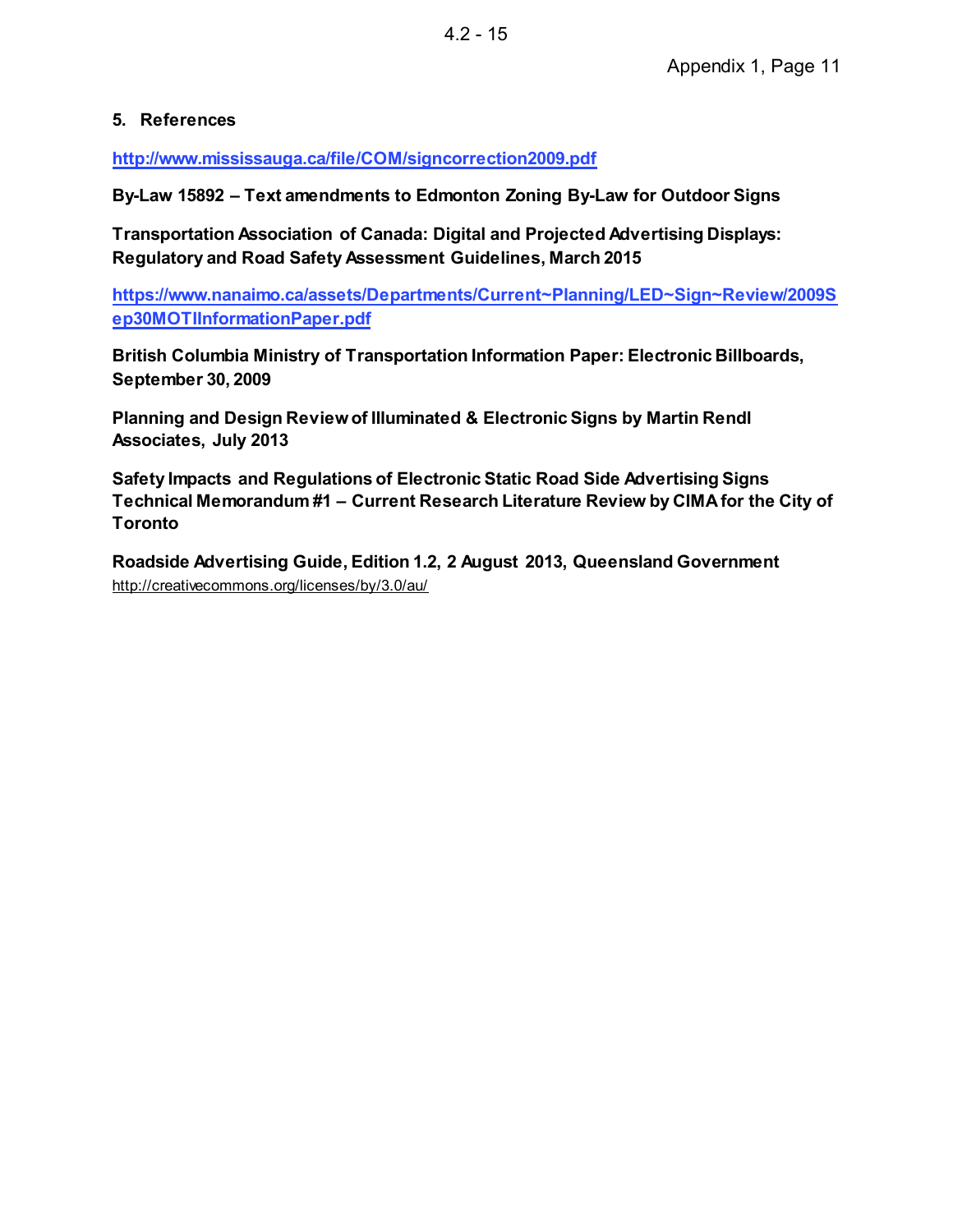# **6. Appendices**

# **APPENDIX A**

# **TABLE 4: BILLBOARDS, SIGN BY-LAW 54-02**

| Use                                                                                                                                                                                                                    | Maximum number                                          | <b>Maximum</b><br>Sign Area | Maximum height                         | <b>Minimum</b><br><b>Setbacks</b>             |
|------------------------------------------------------------------------------------------------------------------------------------------------------------------------------------------------------------------------|---------------------------------------------------------|-----------------------------|----------------------------------------|-----------------------------------------------|
| <b>Shopping Centre</b><br><b>Office Building</b>                                                                                                                                                                       | 1 for each property<br>where there is no                | 20.0 $m^2$<br>per sign face | See Section 20 of<br>Sign By-Law 54-02 | See<br>Section 20                             |
| Hotel<br><b>Service Station</b>                                                                                                                                                                                        | ground sign                                             |                             |                                        | of Sign By-<br>Law 54-02                      |
| Motor Vehicle                                                                                                                                                                                                          |                                                         |                             |                                        |                                               |
| Dealership                                                                                                                                                                                                             |                                                         |                             |                                        |                                               |
| Individual Free-<br>Standing Industrial<br><b>Establishment 1</b>                                                                                                                                                      | 1 for each property<br>where there is no<br>ground sign | 20.0 $m^2$<br>per sign face | See Section 20 of<br>Sign By-Law 54-02 | See<br>Section 20<br>of Sign By-<br>Law 54-02 |
| Vacant Industrial<br>Property 1                                                                                                                                                                                        | 1                                                       | 20.0 $m^2$<br>per sign face | See Section 20 of<br>Sign By-Law 54-02 | See<br>Section 20<br>of Sign By-<br>Law 54-02 |
| Notes: 1 Notwithstanding subsection 17 (5), no person shall erect a sign in an Employment zone that is visible from<br>any land zoned for residential uses and located between Eastgate Parkwayand Rathburn Road East. |                                                         |                             |                                        |                                               |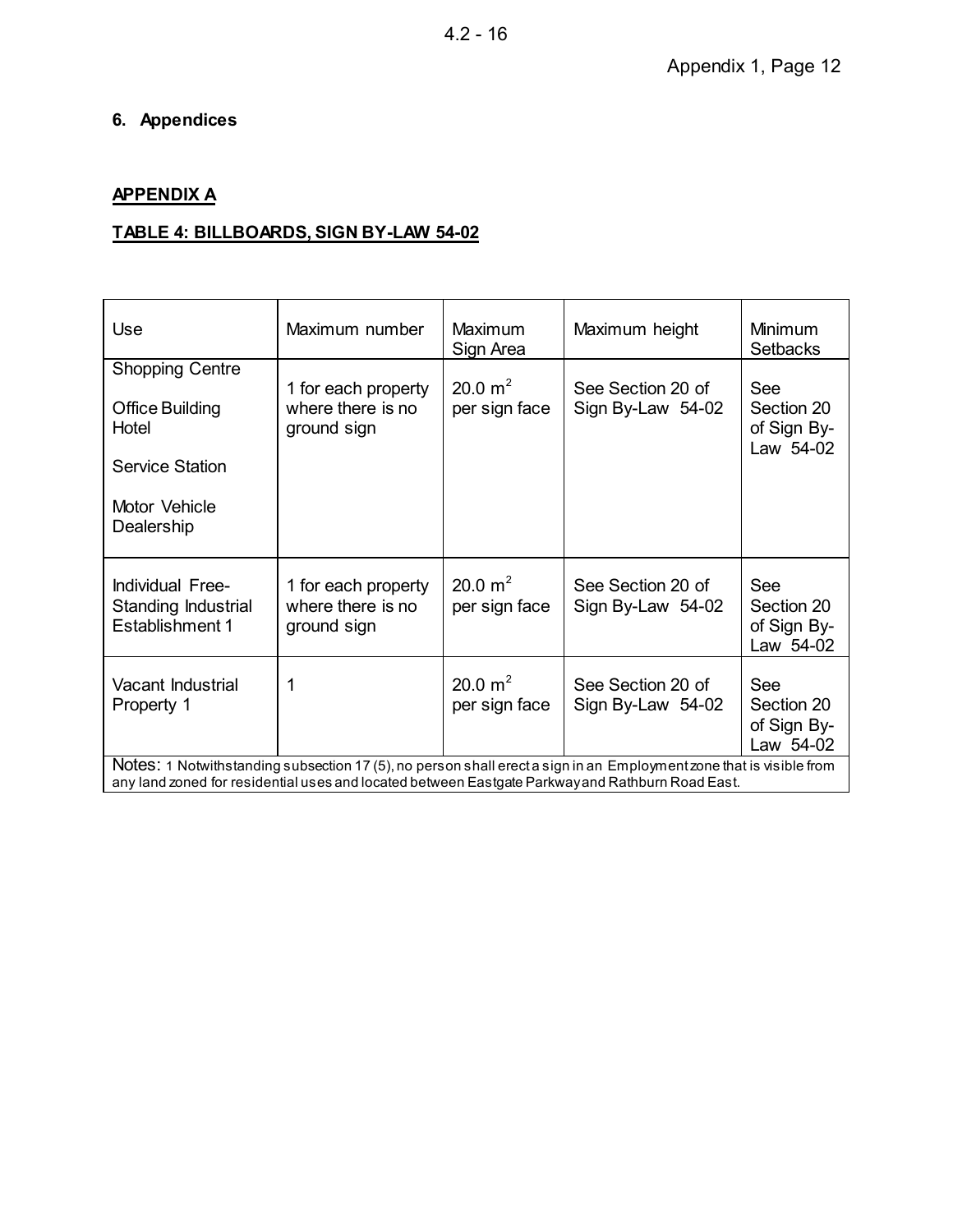#### **APPENDIX B**

#### **SECTIONS 5(1), (2), (3), (4), (6) OF SIGN BY-LAW 54-02**

#### **5. APPLICATION FOR A SIGN PERMIT**

- (1) All signs shall comply with all other applicable City By-laws and all other applicable law. All signs shall be erected and designed in accordance with the requirements of the Ontario Building Code Act, as amended.
- (2) Every applicant for a sign permit shall complete a sign permit application provided by the Building Division of the Planning and Building Department, submit all necessary plans and drawings, and pay all applicable fees as set out in the Fees and Charges By-law.
- (3) Where the sign permit application meets all the requirements of this By-law and any other applicable laws, a sign permit shall be issued by the Commissioner.
- (4) Sign Permit Information

All plans and drawings accompanying a sign permit application for a permanent sign shall be provided in duplicate and shall contain the following information:

- (a) a key plan showing the general location of the land on which the proposed sign is to be located and the nearest major intersection;
- (b) a plan of the premises drawn to scale showing all measurements in metric;
- (c) the municipal address and legal description of the premises;
- (d) the existing or proposed use of the premises;
- (e) the zoning category of the premises;
- (f) the location of all existing buildings and their entrances;
- (g) the location and dimensions of the frontage and all boundaries of the premises on which the sign is proposed to be erected;
- (h) the location of the proposed sign on the premises;
- (i) details of the sign drawn to scale, including dimensions, sign area and any other information as may be required to determine compliance with this By-law;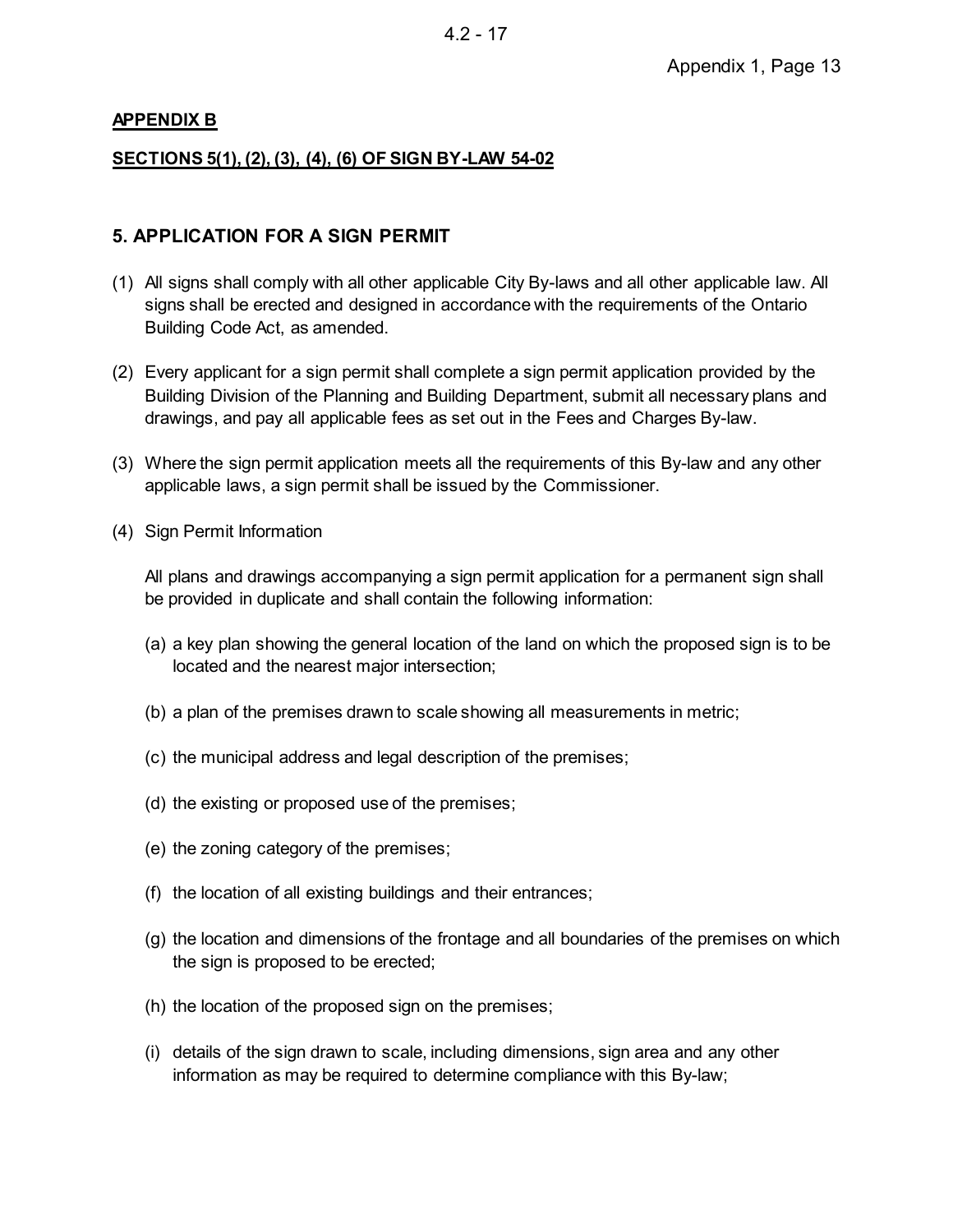- (j) other information as determined by the Commissioner with respect to the building including architectural and structural drawings as may be necessary to determine if the building is structurally capable, under the Ontario Building Code, of supporting the sign or advertising device; and
- (k) authorization of the owner of the premises on which the sign is to be erected or displayed.
- (6) Ground and Billboard Sign Permits

In addition to the information required under subsection 5 (4), all plans and drawings accompanying an application for a ground or billboard sign permit shall contain the following information:

- (a) the location of any existing structures, above ground utilities, underground utilities, underground municipal services, parking areas, walkways, driveways, loading areas, vehicular access and egress points, billboard signs and ground signs on the premises;
- (b) the identification by location, description, dimension and ownership of any existing or proposed easements or rights-of-way over the land and premises;
- (c) the location of all landscaped areas;
- (d) the location of any existing deciduous trees measuring greater than a 6 cm circumference by caliper and any existing coniferous trees measuring greater than 150 cm in height;(240-07)
- (e) identification of adjacent land uses, zoning, buildings, structures, billboard signs and ground signs;
- (f) the setback of the proposed billboard sign from the property line of adjacent residential lands;
- (g) the setback of the proposed billboard sign from other billboard signs within 200 metres of the proposed billboard sign; and (240-07)
- (h) the setback of the proposed sign from the property line.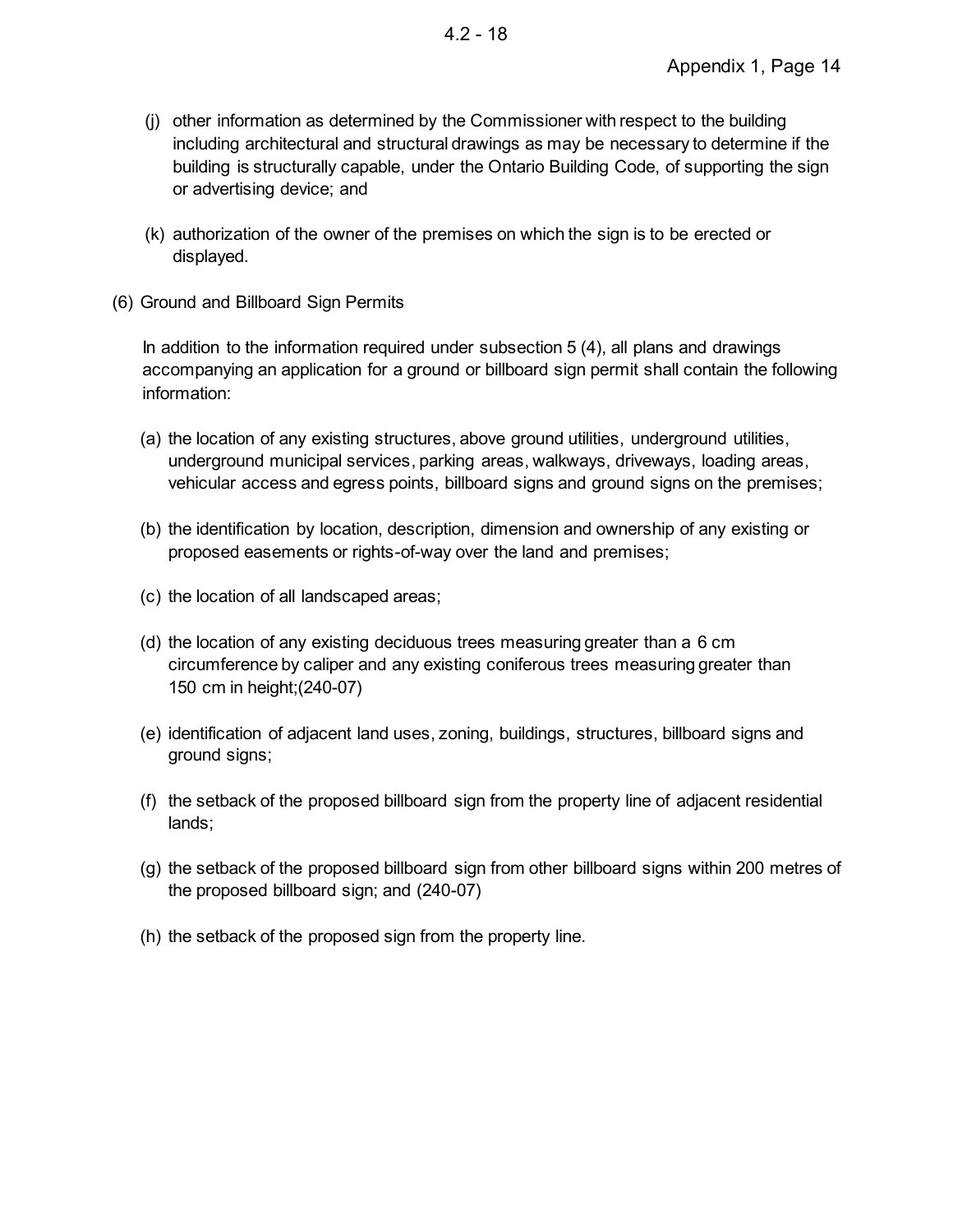## **APPENDIX C**

## **TERMS OF REFERENCE FOR URBAN DESIGN IMPACT ASSESSMENT OF BILLBOARD SIGNS WITH ELECTRONIC CHANGING COPY**

#### 1. Purpose

The purpose of the urban design impact assessment is to evaluate the visual impact of a proposed billboard sign with electronic changing copy on the **character** of the **context** within which it is to be located. This also includes an assessment of the impact on the use of the spaces from which it will be visible and on the physical elements that make up those spaces including trees, streetscape elements, public art, sidewalks, parks and open spaces, amenity areas etc. Where applicable, the urban design impact assessment will specify mitigation measures to eliminate any negative impacts in order to achieve a billboard sign that is **compatible** with the context in which it is to be located.

2. Required Information

In addition to the information required under subsection 5 (4) and 5 (6) of Sign By-Law 54-02 (see Appendix B), the following information shall be provided as part of an urban design impact assessment:

- 2.1. A **context** map/plan drawn to a minimum metric scale of 1:500 that shows the **context** around the proposed sign. The **context** shall be defined as an area that is within a 250m radius of the centre point of the location of the proposed billboard sign with electronic changing copy
- 2.2. The **context** plan shall show all existing features including the following:
	- All existing and approved developments
	- · Sensitive land uses including but not limited to residential buildings, residential uses within mixed use developments, schools, hospitals
	- · Landmark buildings and features
	- · Street names, roads and highways
	- · Street trees, landscape areas, sidewalks and all existing features on the boulevards
	- Street furniture, light standards, traffic lights, bus stops and shelters
	- · Existing and approved billboard signs and ground signs
	- Public art installations
	- · Cultural Heritage Resources including Heritage designated and listed buildings, parks, monuments and features of historical significance
	- Public art installations
	- · Public and private open space and amenity areas
	- · Significant views and vistas where applicable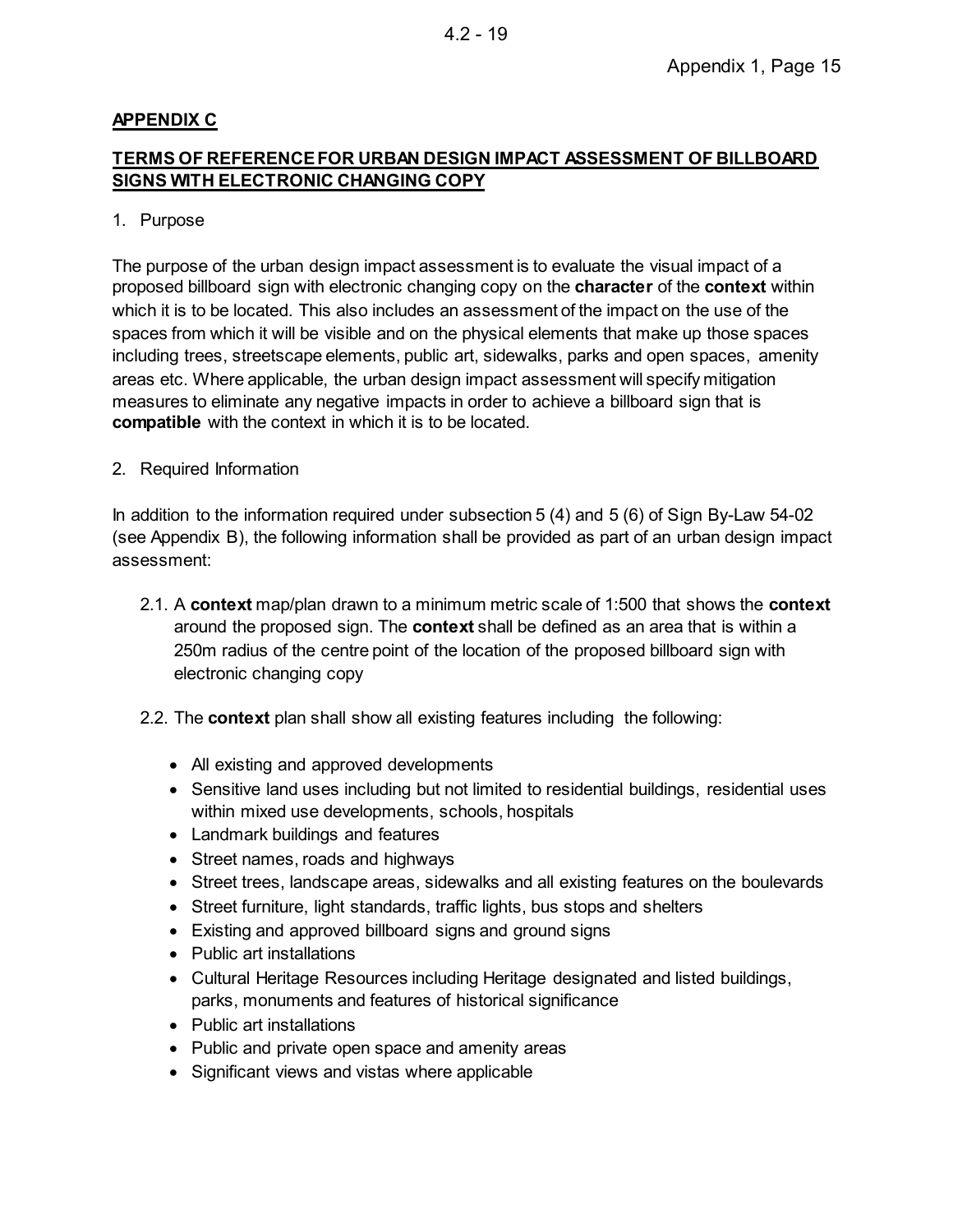- 2.3. Provide accurate 3D images of the proposed billboard sign with electronic changing copy within the **context** as defined above. The images shall be taken from a minimum of four different directions identified on the context plan.
- 2.4. Provide an Urban Design Impact Summary which shall include the following:
	- 2.4.1. A description of the **character** of the context including the scale and range of building heights, **character** of the **streetscape**, land uses, significant features such as heritage buildings, important views and vistas, natural features, public art, architectural style etc. This description shall be supported by images and any other illustrations.
	- 2.4.2. A written analysis of the merits of the proposed billboard sign as it relates to the scale and **character** of the **context**, its impact on existing conditions and how it will enhance the urban design and visual image of the existing and planned **character** of the **context**. The written analysis shall also demonstrate how the proposed billboard signs with electronic changing copy satisfactorily address the guidelines especially with regard to identifying and eliminating negative impacts on sensitive land uses including residential uses within areas designated for mixed use and residential uses in mixed use developments.